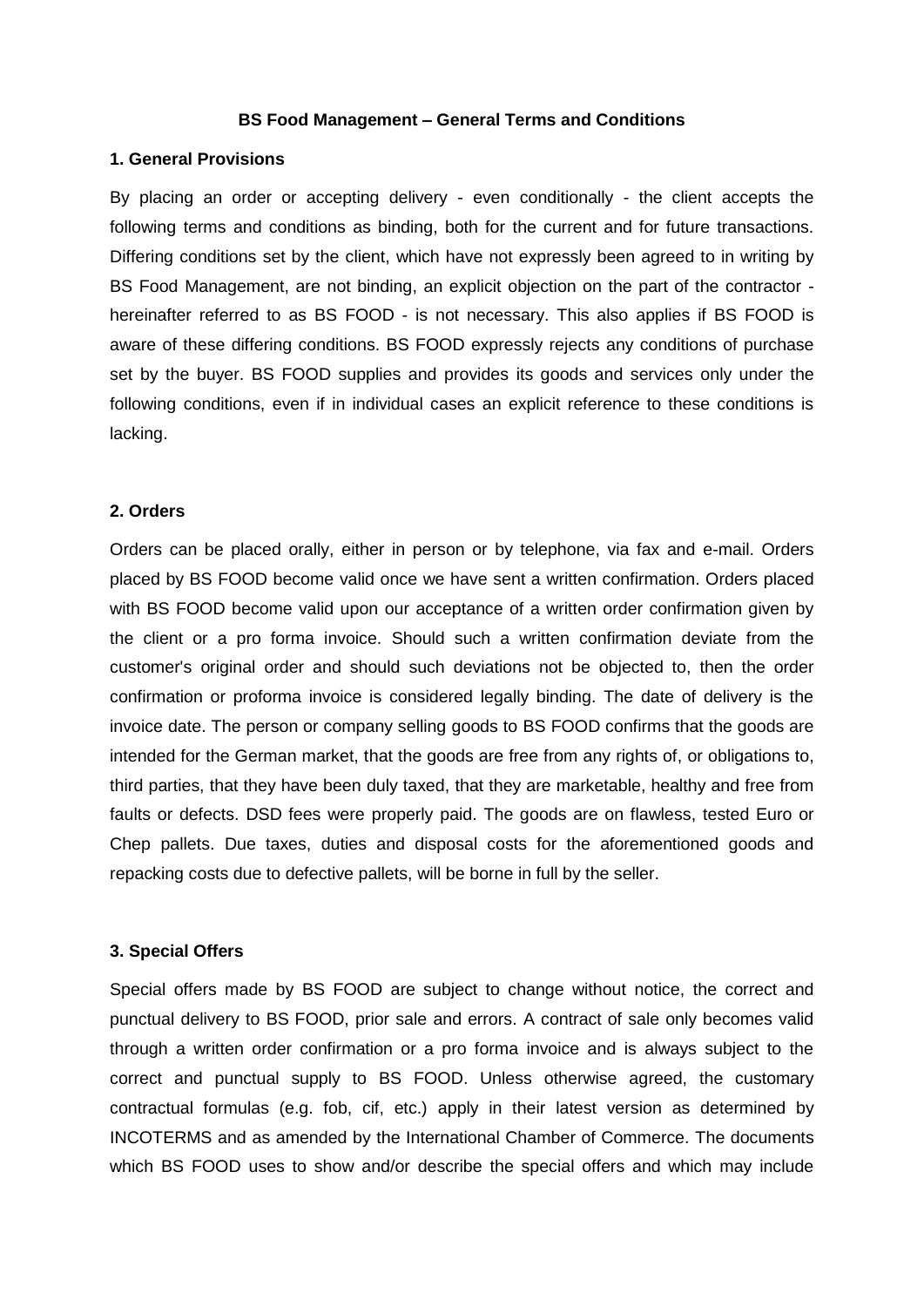images, drawings and indications of weight and size are to be regarded as approximations unless we have expressly designated them as binding.

# **4. Prices and Payment**

Prices: Orders for which fixed prices have not been expressly agreed will be invoiced at the list price valid on the day of delivery on net / net basis plus statutory VAT. All changes to the agreed currency or the exchange rate to the euro occurring after conclusion of the contract (date of order confirmation) will affect the customer. If there is no separate written agreement, the agreed purchase price is due at the time of delivery. Place of fulfilment for this is the registered office of BS FOOD.

Payment: If the payment due date is exceeded, interest, calculated at a rate of 5 percentage points above the base rate of the Deutsche Bundesbank or a comparable interest rate of the European Central Bank, will be charged. Bills of exchange are only accepted for performance without liability for protest and only by agreement and on the condition that they are bankable. Discount charges will be charged from the due date of the invoice.

## **5. Delivery times**

The agreed delivery time is only an approximation. The period of delivery starts on the day the order confirmation is sent and is considered to have been met if the goods have left the warehouse by the end of the delivery period or if notification has been made that the goods are ready for shipment. In the case of early delivery, the actual date of delivery and not the originally agreed date of delivery is applicable. Performance is always subject to the correct and punctual delivery to us. The delivery period shall be extended - even within a delay in delivery - in the event of unforeseen circumstances that BS FOOD's supplier or BS FOOD itself was unable to avert despite taking reasonable care as defined by the circumstances of the case. The same applies in the case of strikes and lockouts. BS FOOD must immediately notify the customer of such obstacles. In the event of later amendments to the contract which may affect the delivery period, the delivery period shall be extended accordingly, unless special agreements are made about this. The customer is aware that the goods given by BS FOOD for the purpose of concluding the contract are goods which normally have to be purchased by BS FOOD itself at the time of the conclusion of the contract. BS FOOD expressly confirms that it is acting with the due diligence of a proper merchant at this time. However, if there is a late delivery, shortage or non-delivery by the subcontractor, BS FOOD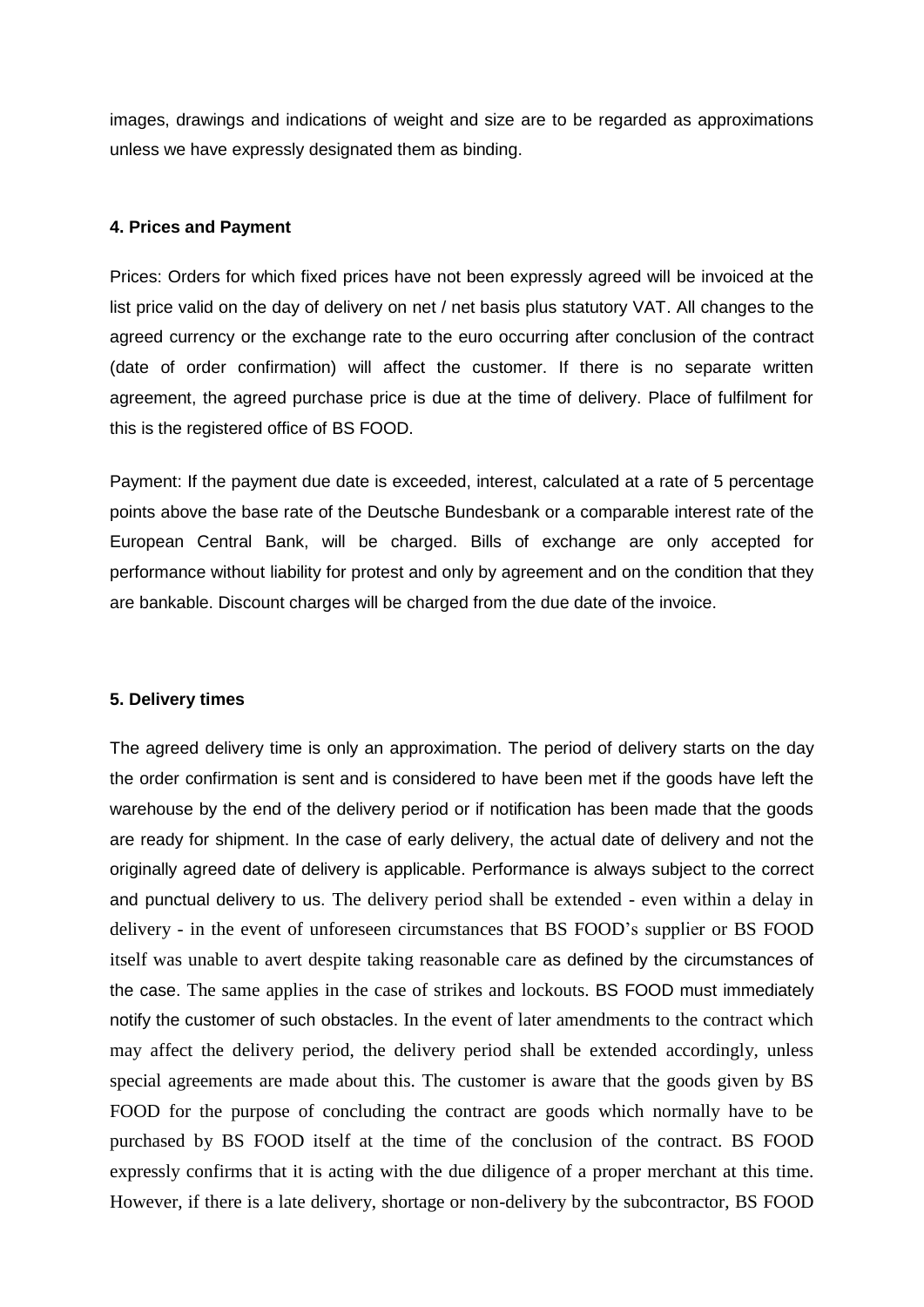cannot be held responsible for this. The delivery period changes as described above, or the supplier can withdraw from the contract with immediate notice. Claims for damages do not arise from this.

#### **6. Logistics, Freight and Risk Transfer**

The delivery will be carried out as agreed – free delivery or pick up. Partial deliveries are permitted. Unloading and storage is the responsibility of the buyer. If the goods are shipped to the customer at the customer's request, the risk of accidental loss and accidental deterioration of the goods shall pass to the customer from that moment at which the goods are given to the BS FOOD shipping agent or at the latest when the goods leave the warehouse, irrespective of whether the shipment is from the place of performance or some other location and irrespective of who bears the shipping costs. If the goods are ready for dispatch and the shipment or acceptance is delayed for reasons for which BS FOOD is not responsible, the risk shall pass to the customer upon receipt of the notification of readiness for dispatch.

## **7. Retention of Title**

The delivered goods remain the property of BS FOOD until full payment of all claims arising from the business relationship between BS FOOD and the customer. The cessation of individual claims in a current account and the settling of a balance and their recognition do not affect the retention of title. Payment is only considered to have been carried out upon the receipt of the equivalent value of the entire order by the supplier. Ownership of goods purchased by the customer and invoiced by BS FOOD without German excise duties, even if the purchase price has already been paid, is only transferred to the buyer once BS FOOD receives the customs documents that exempt BS FOOD from liability for the applicable national excise tax as determined in the in the excise tax suspension procedure. BS FOOD is entitled to resell the reserved goods in the normal course of business; however, BS FOOD is not permitted to pledge the goods as collateral or assign them as security. The customer is obliged to secure the rights of the conditional seller on the resale of retained goods on credit. The customer hereby assigns the claims of the customer from the resale of the reserved goods to BS FOOD; BS FOOD accepts this assignment. Irrespective of the assignment and the right of collection of BS FOOD, the customer is entitled to collect as long as he fulfils his obligations towards BS FOOD and does not fall into financial collapse. At the request of BS FOOD, the customer must provide the information required for collection of the assigned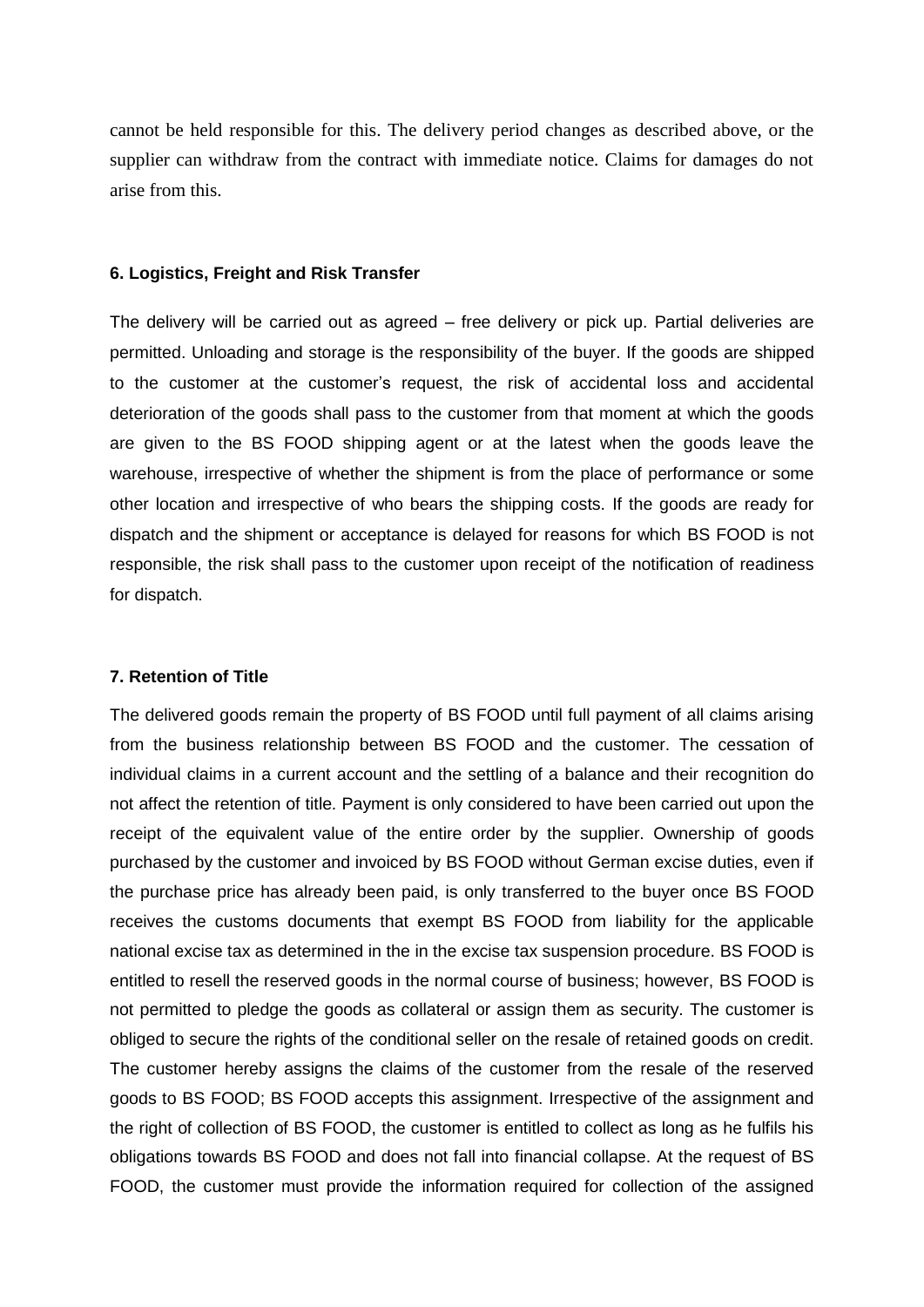claims of BS FOOD and notify the debtors of the assignment. Any processing of the reserved goods is carried out by the customer for BS FOOD, without any obligations arising for the latter. The customer must immediately inform BS FOOD of foreclosure measures by third parties with respect to retained goods or claims assigned in advance and supply the documents necessary for an intervention. BS FOOD undertakes, at its discretion, to release the securities it is entitled to under the above provisions at the request of the customer to the extent that their value exceeds the claims to be secured by 20% or more. The customer is obliged to insure the reserved goods against any risks at his expense.

# **8. Warranty, Liability and Notification of Defects**

If the delivered goods are defective or if they lack promised features, BS FOOD shall, at its discretion, replace or repair the defective product under the exclusion of any further warranty claims by the customer. The detection of such defects must be reported to BS FOOD in writing immediately, in the case of identifiable defects at the latest within 10 days after receipt, in the case of non-identifiable defects immediately once the defect has been recognised. The warranty period begins with the delivery of the goods to the customer and ends no later than one month after the goods have left BS FOOD's warehouse. If BS FOOD allows a reasonable grace period granted to it to elapse without having repaired or replaced the defect, or if the repair fails, the customer has a right of withdrawal to the exclusion of all other claims. BS FOOD shall be liable for replacement deliveries and repair work to the same extent as for the original delivery item; for replacement deliveries, the warranty period is the same as if it were a new delivery.

Claims for damages due to impossibility of performance, delay, positive violation of contractual duties, culpa in contrahendo and tort are excluded, unless they are based on wilful intent or gross negligence on the part of BS FOOD or its officers. In such a case, the customer has a right of withdrawal, to the exclusion of all other claims.

The customer cannot refuse or withhold performance for any counterclaims, nor offset performance against counterclaims, unless these counterclaims are acknowledged by BS FOOD or are judicially determined.

# **9. Special Provisions**

It is expressly and mutually agreed that with respect to the delivery, payment and purchase commitments that exist between the companies concerned here, that there are no and can be no offsets with other companies whose owners are partly or wholly identical with the owners of BS FOOD. Such offsets are null and void.